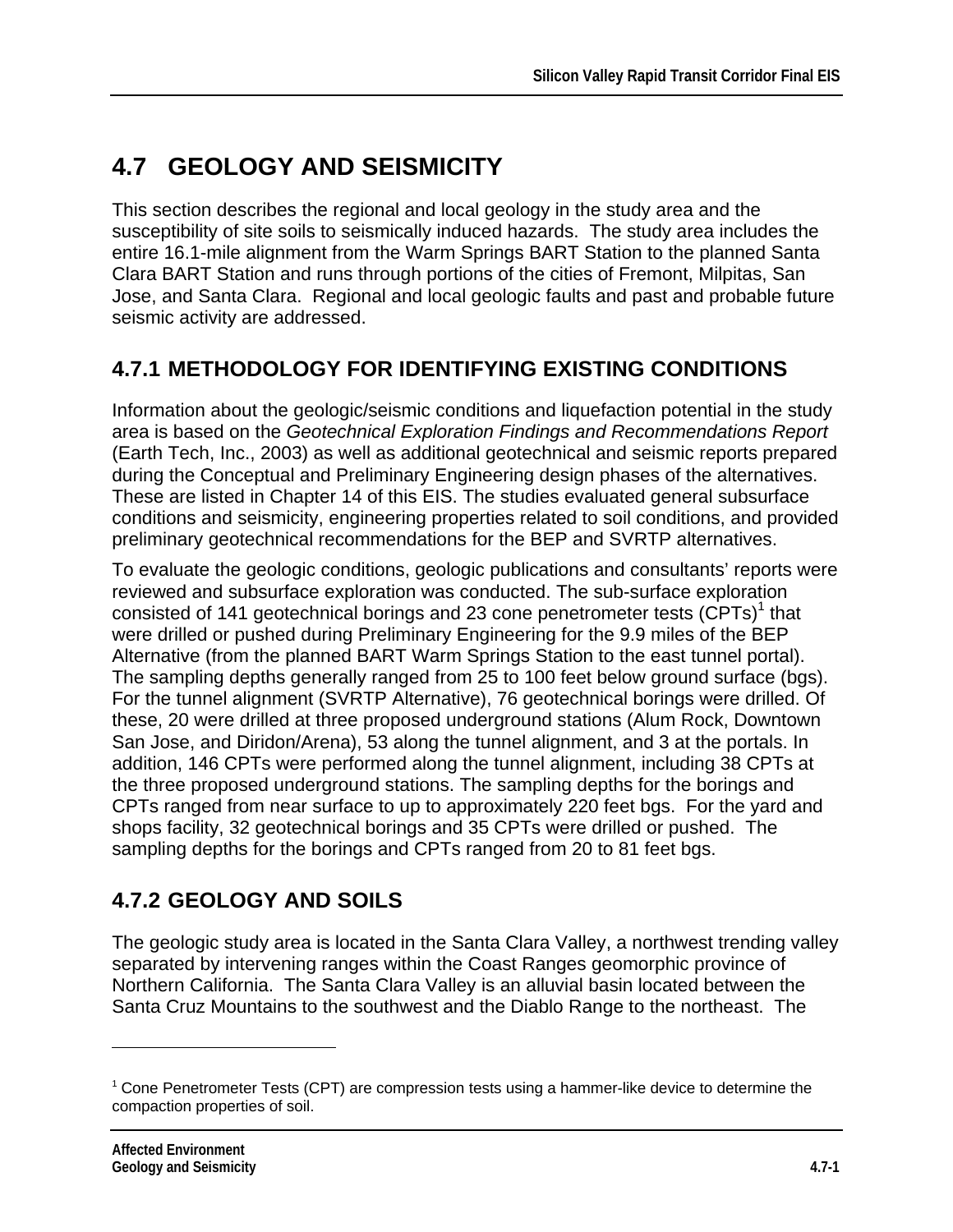valley is covered by alluvial fan, levee, and active stream channel deposits with marine estuary deposits along the Bay margins. These unconsolidated deposits cover Tertiary through Cretaceous age bedrock. The study area is located in an area of the valley that is very level and there are no large steep slopes. Soils in the study area are depicted on Figure 4.7-1.

The study area lies on alluvial deposits are underlain by Tertiary age and upper Cretaceous age marine sedimentary rocks and Cretaceous age Franciscan Complex bedrock at depths much greater than would be encountered during construction of the BEP and SVRTP alternatives. The alluvium has been described as Holocene age alluvial fan deposits, fine-grained Holocene alluvial fan deposits, and Holocene alluvial fan levee deposits. Fine-grained alluvial fan deposits occur on the flatter distal portions of fans and consist primarily of silt and clay-rich sediments with interbedded lobes of coarser sand and occasional gravel. The Holocene alluvial fan levee deposits consist of silt, sand, and clay. Artificial fill may be present over any of the Holocene age deposits in the study area. Areas within the study area with other soil conditions such as expandable or compressible soils will be identified by detailed geotechnical studies during the alternatives' design phase.

Starting at the Warm Springs Station in the City of Fremont, the alluvial fan deposits begin as Latest Pleistocene to Holocene alluvial fan-estuarine complex deposits and grade into Holocene Bay Mud as the study area travels south. Holocene alluvial fanestuarine complex deposits form where the distal zone of the fan and basin environments transition to the estuarine environment at the edge of San Francisco Bay between the Guadalupe River and Coyote Creek. These deposits are transitional from sand, silt, and clay of the alluvial environment to Bay Mud.

After crossing the Guadalupe River and Coyote Creek, soils in the study area go from Holocene Bay Mud to fine-grained Holocene alluvial fan deposits. Before reaching the City of Milpitas, the soils transition to Holocene alluvial fan deposits. From Milpitas to Berryessa Station, study area soils are consistently Holocene alluvial fan deposits. Between Berryessa Station and Alum Rock Station soils turn into a mixture of finegrained Holocene alluvial fan deposits and Holocene alluvial fan levee deposits. At Alum Rock Station, the SVRTC turns west and heads toward San Jose. Soils encountered between Alum Rock and Diridon/Arena Stations mainly consist of Holocene alluvial fan levee deposits and Holocene alluvial fan deposits, with some finegrained Holocene alluvial fan deposits. After turning north at Dirdon/Arena Station, study area soils consist of Holocene alluvial fan deposits. This remains the dominant soil type through the study area terminus at Santa Clara Station.

# **4.7.3 SEISMICITY**

There is no known active fault crossing the 16.1 mile alignment. The SVRTC lies between the active San Andreas Fault to the west and the Hayward and Calaveras faults to the east. It is located within one of the most seismically active regions in the world, the San Andreas Fault system, which marks the tectonic boundary between the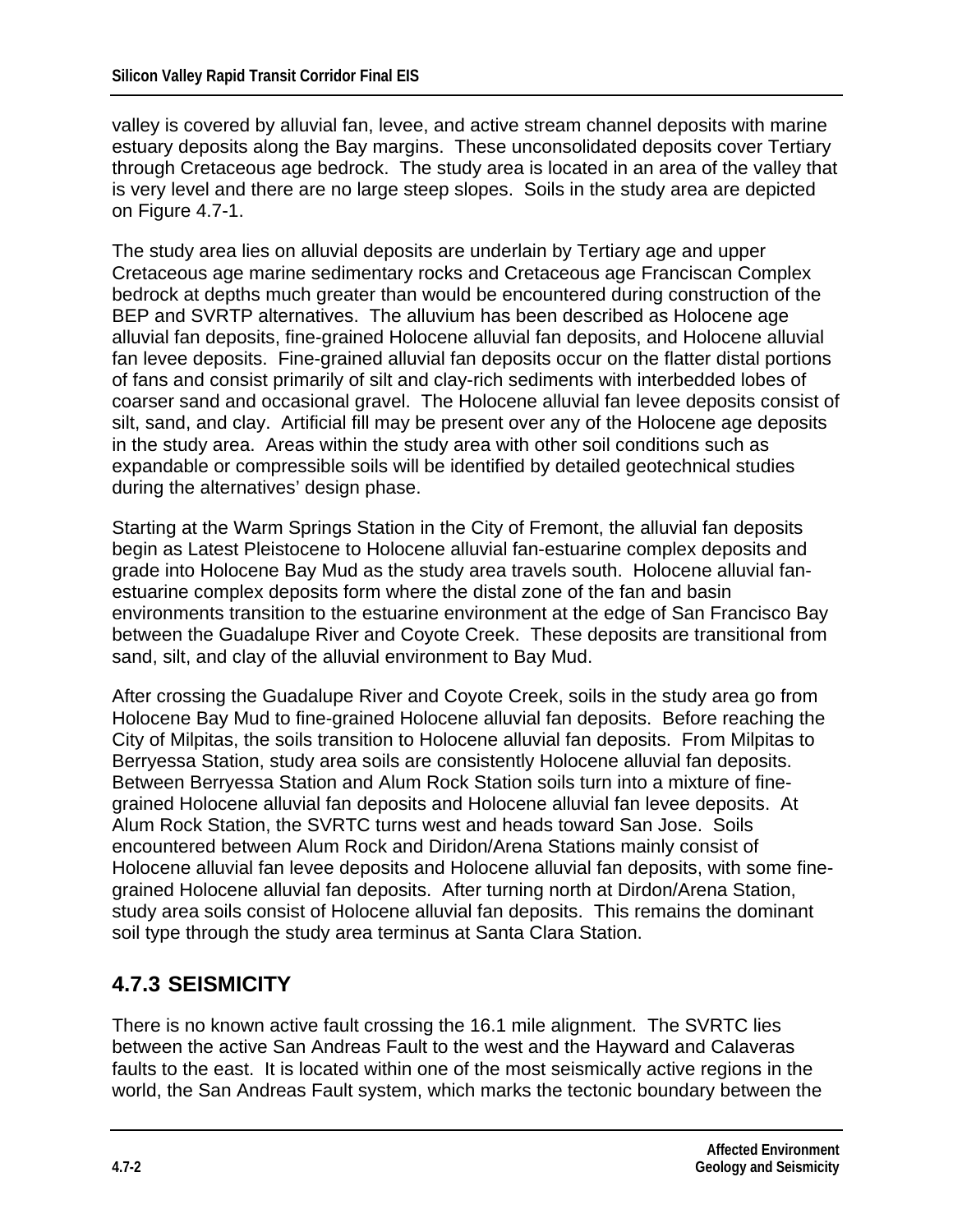

#### Figure 4.7-1: Geology of the Santa Clara Valley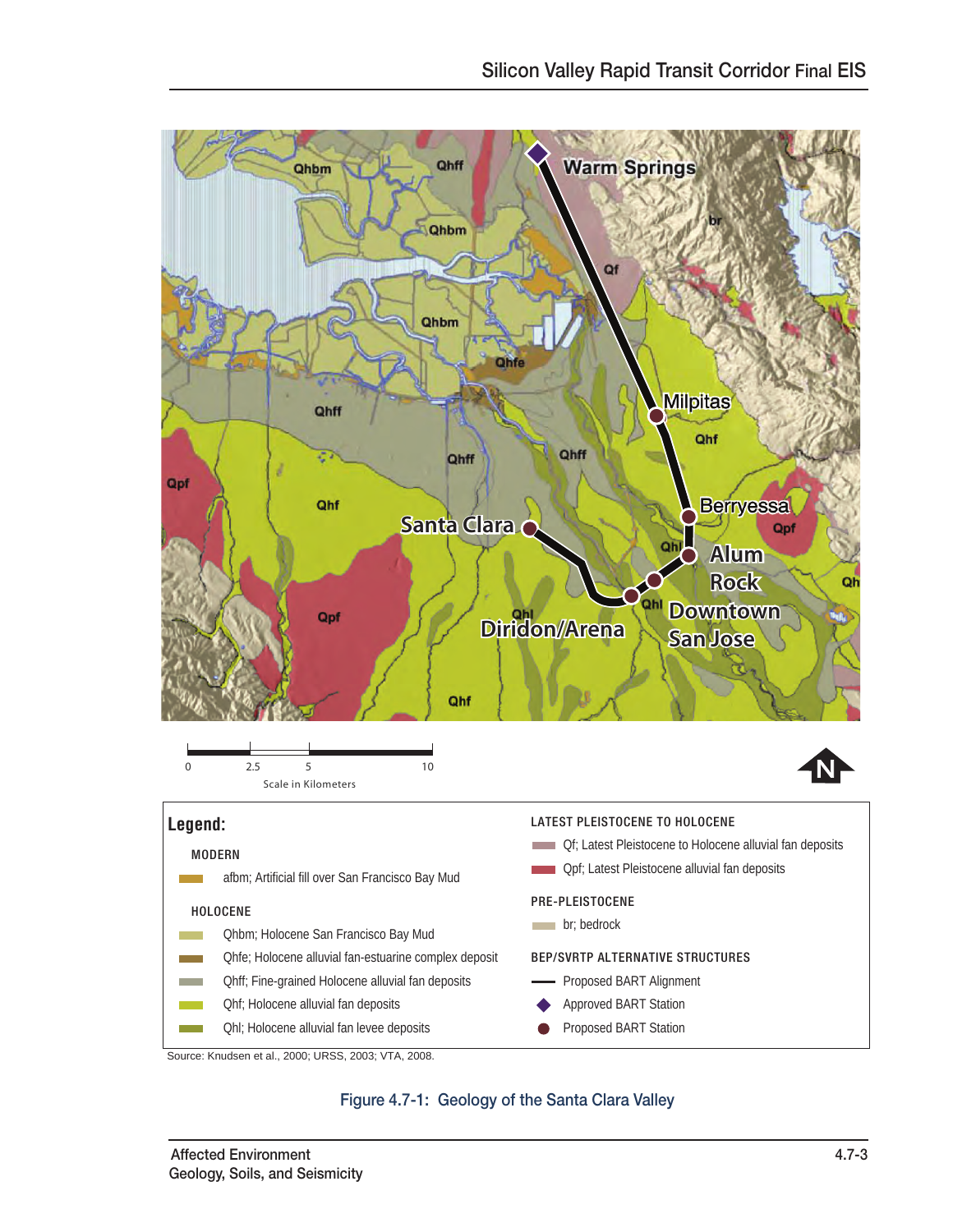Pacific and North American plates. Motion across the plate boundary is accommodated on a number of faults. Table 4.7-1 provides a listing of the faults in the region along with information on their location and past and probable future seismic activity, including 2002 data from the Working Group on California Earthquake Probabilities. Figure 4.7-2 shows the location of regional active faults relative to the BEP and SVRTP alternatives' alignments.

The Hayward and San Andreas faults have the highest slip rates and are the most active of all the faults in the Bay Area. The Hayward Fault is the closest active fault to the alternatives' alignments, at a distance of 1.3 kilometers, and was the source of an 1868 magnitude 7 earthquake. The San Andreas Fault, the largest active fault in California, was the source of the San Francisco 1906 magnitude 7.9 earthquake and the 1989 magnitude 7.1 (Loma Prieta) earthquake and is 16.9 kilometers from the SVRTC. The Calaveras Fault, a main component of the San Andreas System, recorded earthquakes of magnitude 5.9 in 1979 and 6.2 in 1984 and is approximately 5.2 kilometers from the alternatives' alignments.

Other faults that are capable of producing large magnitude earthquakes are the San Gregorio, Rodgers Creek, Hayward Southeast Extension, Sargent, Concord-Green Valley, Ortigalita, Silver Creek, and Greenville Fault zones along with the faults of the Foothills thrust belt. All of these faults lie within 40 miles of the SVRTC. The closest distance to an active fault is the south end of the Hayward Fault at approximately 0.6 miles from the northern end of the SVRTC.

# **4.7.4 LIQUEFACTION**

The term liquefaction describes a phenomenon by which saturated soils temporarily lose shear strength due to strong ground motions, causing them to liquefy. This can cause structures built on or above these soils to experience bearing capacity failure and collapse. Factors known to influence liquefaction include soil type, relative density, grain size, depth to groundwater, age of soil, and the intensity and duration of ground shaking. Soils most susceptible to liquefaction are Holocene age, loose, coarse-grained poorly graded sands and low plasticity silts below the water table.

The study area falls partially or completely within liquefaction hazard areas on three Seismic Hazard Zone maps (Milpitas Seismic Hazard Quadrangle, October 2004; San Jose East Quadrangle, January 2001; and San Jose West Quadrangle, February 2002). Based on preliminary geotechnical investigations conducted for the study area in 2003, approximately 30 percent of the study area is within areas of low liquefaction susceptibility, 50 percent is within areas of moderate susceptibility, and the remaining 20 percent is within areas of high susceptibility. Thus, the majority of the SVRTC is identified as being located in a liquefaction hazard zone. The California Geologic Survey has identified liquefaction as being a potential seismic hazard at locations where the tunnel crosses below Coyote Creek, Guadalupe River, and Los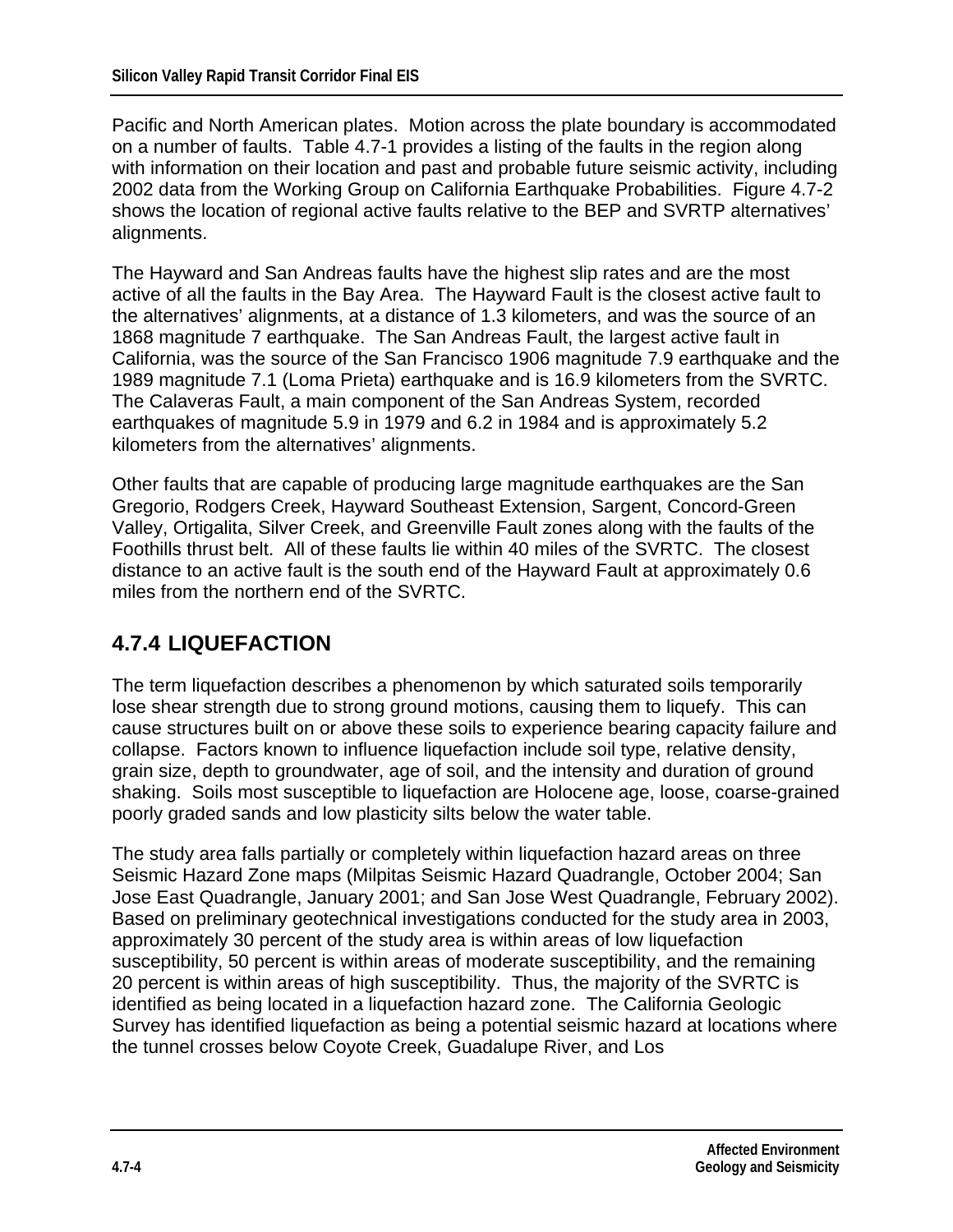

Source: Jennings, 1994; VTA, 2008.

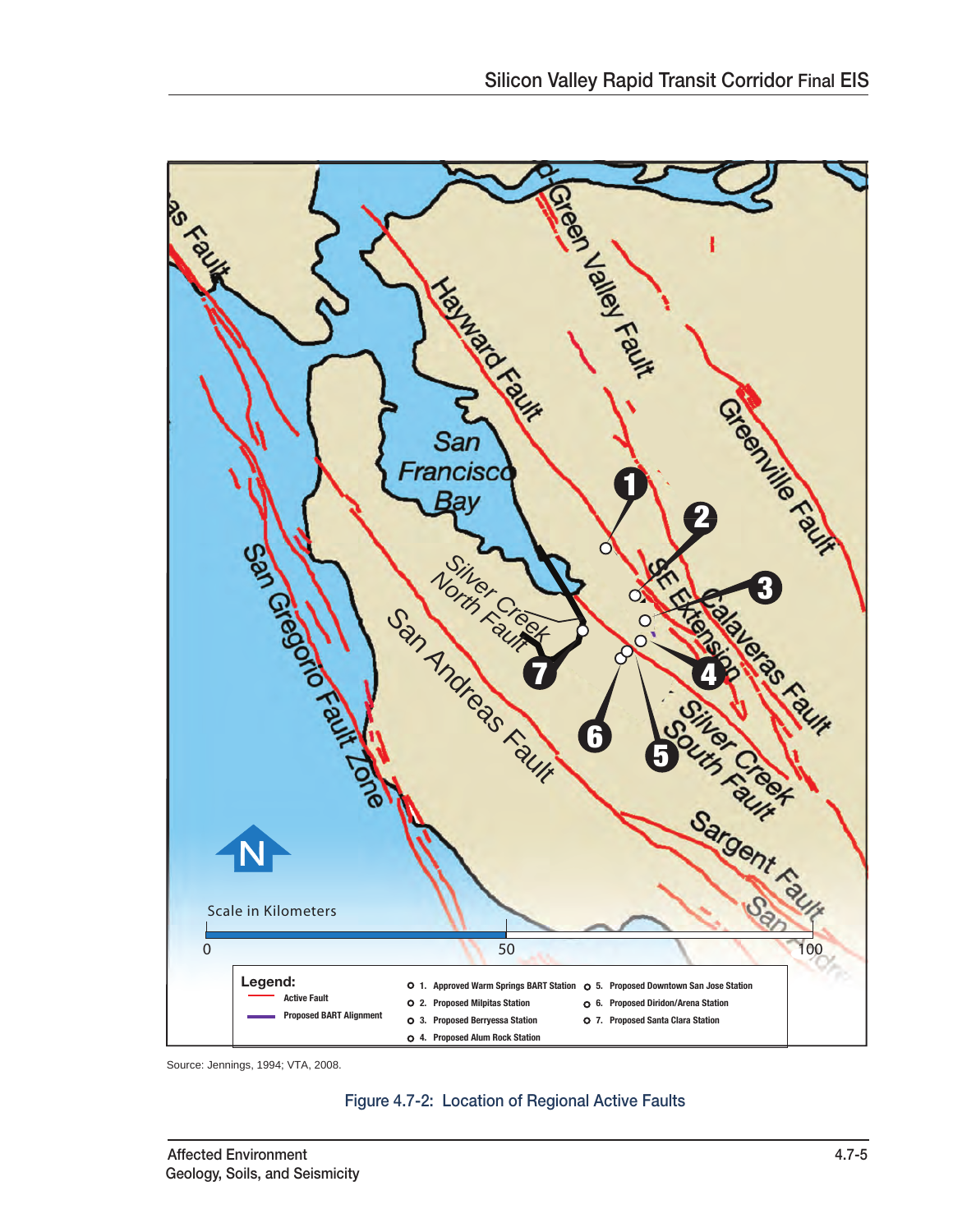| <b>Fault/Thrusts</b>                     | <b>Location and Description</b>                                                                                                                                                                                                                       | <b>Seismic Activity</b>                                                                                                                                                                                                                                                                                                      |
|------------------------------------------|-------------------------------------------------------------------------------------------------------------------------------------------------------------------------------------------------------------------------------------------------------|------------------------------------------------------------------------------------------------------------------------------------------------------------------------------------------------------------------------------------------------------------------------------------------------------------------------------|
| <b>Hayward Fault</b>                     | Closest active fault to the corridor.<br>Extends 100 km from the area of Mount<br>Misery in San Jose to Point Pinole on<br>San Pablo Bay.                                                                                                             | Last major earthquake occurred in October<br>1868 and had a Richter magnitude of 7.<br>Capable of generating a maximum credible<br>earthquake (MCE) of moment magnitude<br>(Mw) 7.1 (Working Group on California<br>Earthquake Probabilities [WGCEP], 2002).                                                                 |
| Hayward<br>Southeast<br>Extension        | Sequence of southwest-verging, reverse<br>faults, located in the restraining left-step<br>between the Calaveras and Hayward<br>faults.                                                                                                                | Capable of creating a MCE of Mw 6.7, with<br>a recurrence interval of 292 years<br>(WGCEP, 2002).                                                                                                                                                                                                                            |
| <b>Rodgers Creek</b><br>Fault            | 44 km. long, northern continuation of<br>Hayward Fault.                                                                                                                                                                                               | Most likely source of the next Mw 6.7 or<br>larger earthquake in the Bay Area, with 27<br>percent probability of occurring in the time<br>period 2002 to 2031 (WGCEP, 2002).                                                                                                                                                 |
| Calaveras<br>Fault                       | Main component of the San Andreas<br>system, branching off the main San<br>Andreas Fault south of Hollister,<br>extending northwards for approximately<br>120 km and ending in the area of<br>Danville.                                               | Generated a number of moderate-size<br>earthquakes in historic time, including the<br>1979 local magnitude (ML) 5.9 Coyote Lake<br>and 1984 ML 6.2 Morgan Hill events.<br>WGCEP (2002) suggests that the<br>probability of one earthquake with mean<br>magnitude from M 5.8 o M 6.9 occurring in<br>2002-2031 is 59 percent. |
| <b>Foothills Thrust</b><br><b>Belt</b>   | Sequence of southwest dipping thrusts,<br>bounded by the San Andreas Fault to the<br>west. From north to south, the main<br>mapped thrust faults include the<br>Stanford, Pulgas, Monte Vista, Shannon,<br>Berrocal, Sierra Azul, and Sargent faults. | Active faults, capable of generating a MCE<br>of Mw 6.8 (Fenton and Hitchcock, 2001).                                                                                                                                                                                                                                        |
| San Andreas<br>Fault                     | Extends from the Gulf of California,<br>Mexico, to Point Delgado on the<br>Mendocino Coast in Northern California,<br>a total distance of 1,200 km.                                                                                                   | Largest active fault in California,<br>responsible for the largest earthquake in<br>California, the 1906 Mw 7.9 San Francisco<br>earthquake. Assigned a recurrence interval<br>of 378 years to a Mw 7.9 1906-type event<br>(WGCEP, 2002).                                                                                    |
| San Gregorio<br>Fault                    | Principal active fault west of the San<br>Andreas Fault in the coastal region of<br>Central California.                                                                                                                                               | WGCEP (2002) assigns an MCE of Mw 7.4<br>for an earthquake rupturing the entire<br>length of the fault.                                                                                                                                                                                                                      |
| Monterey Bay-<br><b>Tularcitos Fault</b> | Zone of strike-slip faulting comprising the<br>Monterey Bay, Navy, and Tularcitos<br>faults.                                                                                                                                                          | The largest historical earthquakes that have<br>occurred in this zone are Mw 5.8<br>earthquakes on February 1870 and March<br>1910. No other historical earthquakes of<br>magnitude greater than 5.0 have occurred<br>in the Monterey Bays source area.                                                                      |
| Concord-Green<br><b>Valley Fault</b>     | Continuation of the Concord Fault on the<br>northern side, the Green Valley Fault is a<br>northwest-striking right-lateral strike-slip<br>fault of the San Andreas system.                                                                            | WGCEP (2002) assigns an MCE of Mw 6.7<br>with a recurrence interval of 580 years for<br>an earthquake rupturing the entire length of<br>the fault.                                                                                                                                                                           |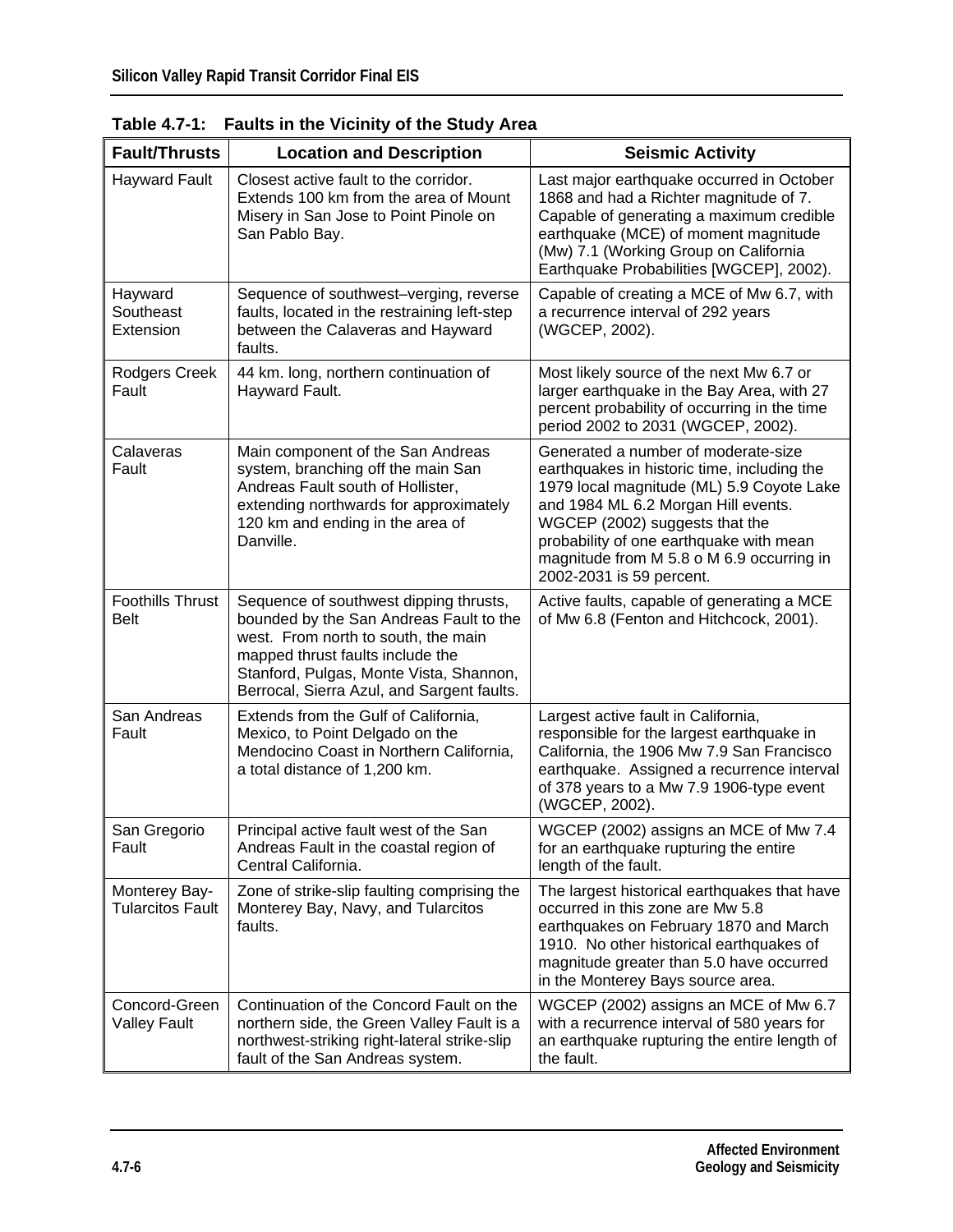| <b>Fault/Thrusts</b>                                | <b>Location and Description</b>                                                                                                                                                                                                                                      | <b>Seismic Activity</b>                                                                                                                                                                                                                                                                                                                                                                       |  |  |
|-----------------------------------------------------|----------------------------------------------------------------------------------------------------------------------------------------------------------------------------------------------------------------------------------------------------------------------|-----------------------------------------------------------------------------------------------------------------------------------------------------------------------------------------------------------------------------------------------------------------------------------------------------------------------------------------------------------------------------------------------|--|--|
| West Napa<br>Fault                                  | North-northwest-striking right lateral<br>strike-slip fault located along the western<br>side of Napa Valley, from south of Napa<br>to Yountville, a distance of approximately<br>25km.                                                                              | Rupture of the entire fault would generate a<br>MCE of Mw 6.5 (WGNCEP, 1996) with a<br>recurrence interval of 700 years.                                                                                                                                                                                                                                                                      |  |  |
| Greenville<br>Fault                                 | North-northwest to northwest-striking<br>strike-slip fault of the San Andreas<br>system in the northern Diablo Range,<br>extending from Bear Valley to just north<br>of Livermore Valley.                                                                            | WGCEP (2002) assigned a maximum<br>earthquake of Mw 6.9.                                                                                                                                                                                                                                                                                                                                      |  |  |
| Ortigalita Fault                                    | North-northwest-striking, right-lateral<br>strike-slip fault, 66 km long, located in<br>the southern Diablo Range.                                                                                                                                                   | The MCE is Mw 6.9, with an effective<br>recurrence of 1,100 years (WGNCEP,<br>1996).                                                                                                                                                                                                                                                                                                          |  |  |
| Coast Range-<br>Sierran Block<br>Boundary<br>(CRSB) | Complex zone of thrust faulting that<br>marks the boundary between the Coast<br>Range block and the Sierran basement<br>rocks that are concealed beneath the<br>Great Valley sedimentary rocks of the<br>Sacramento and San Joaquin Valleys.                         | The closest segments of the Costal Range-<br>Sierran Block Boundary are capable of<br>generating a MCE of Mw 6.6 to 6.7<br>(WGNCEP, 1996).                                                                                                                                                                                                                                                    |  |  |
| Sacramento<br><b>Delta Faults</b>                   | Consists of a number of Quaternary<br>active thrust faults (Roe Island Thrust,<br>Potrero Hills Thrust Fault, Pittsburg-Kirby<br>Hills Fault, and the Midland Fault)<br>beneath a series of right-stepping en<br>echelon anticlines to the north of Mount<br>Diablo. | The Mw of MCE and slip rates for these<br>faults are as follows: (Unruh, 1999)<br>Roe Island Thrust Fault - MCE of Mw 5.5 to<br>6.0;<br>Potrero Hills Thrust Fault - MCE of Mw 6.0;<br>Pittsburg-Kirby Hills Fault - MCE of Mw 6.3;<br>Midland Fault - MCE of Mw 6.3.                                                                                                                         |  |  |
| Mount Diablo<br><b>Thrust Fault</b>                 | Northeast dipping, southwest<br>propagating thrust fault beneath the<br>Mount Diablo anticline.                                                                                                                                                                      | Capable of generating a MCE of Mw 6.8<br>(Unruh, 1995)                                                                                                                                                                                                                                                                                                                                        |  |  |
| Los Medanos<br><b>Thrust</b>                        | Underlies the asymmetric, southwest-<br>tilted Los Medanos and Concord<br>anticlines.                                                                                                                                                                                | The MCE for the thrust ranges from Mw 5.8<br>to 6.3 (Unruh, 1997)                                                                                                                                                                                                                                                                                                                             |  |  |
| East Bay<br>Thrust<br>Domains                       | Region of elevated topography between<br>the Hayward and Calaveras faults,<br>Consists of three domains: Western East<br>Bay Hills, Southern East Bay Hills,<br>Northern East Bay Hills domains.                                                                     | The Mw of MCE these domains can<br>generate are as follows:<br>Western East Bay Hills Domain - capable<br>of generating MCE of Mw 6 (Wakabayashi<br>and Sawyer, 1998);<br>Southern East Bay Hills Domain - capable<br>of generative earthquakes of Mw 6.3 to 6.5;<br>Northern East Bay Hills Domain - capable<br>of generating earthquakes of Mw 6.3 to 6.8<br>(Geomatrix Consultants, 1998). |  |  |

**Table 4.7-1: Faults in the Vicinity of the Study Area** (continued)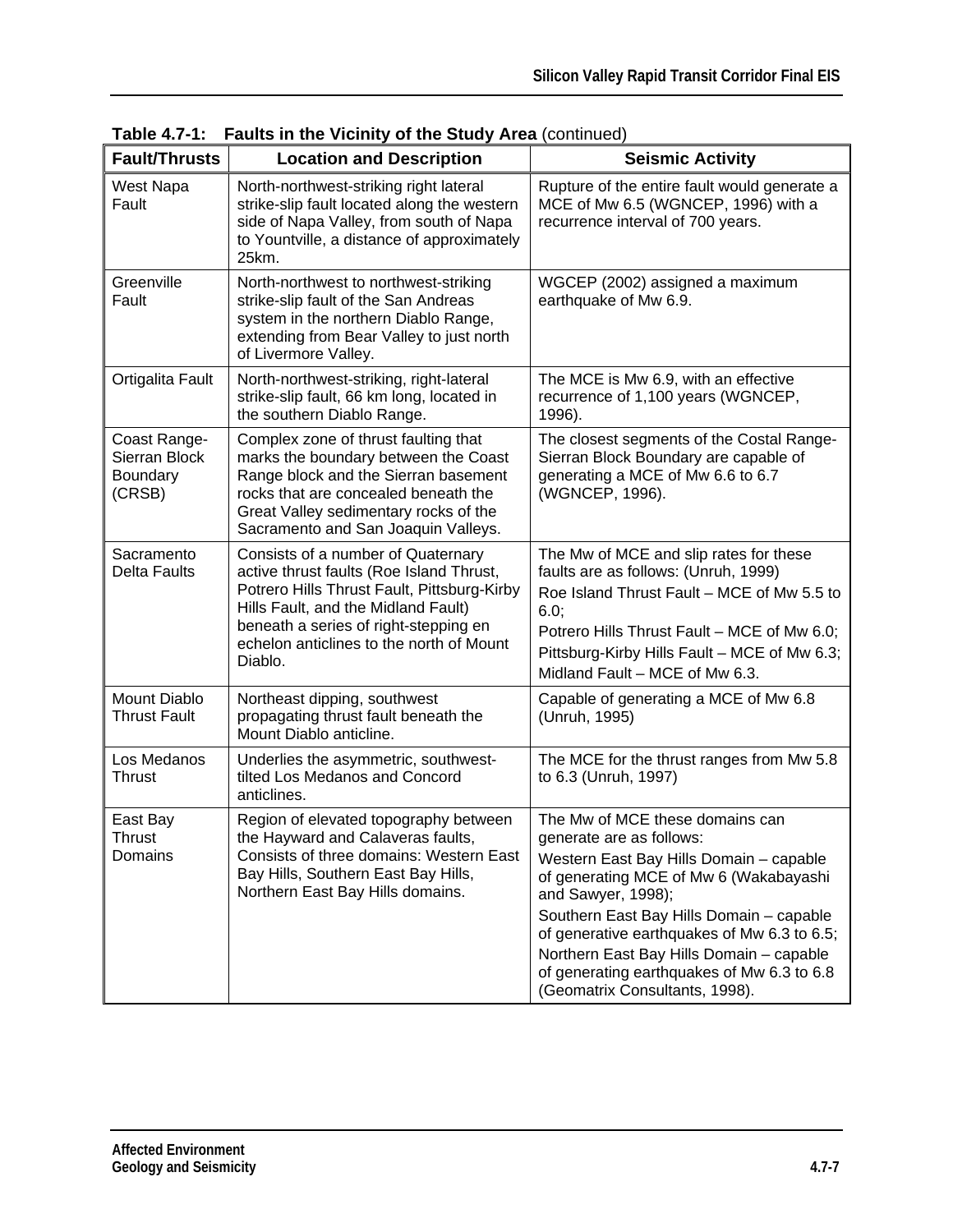| <b>Fault/Thrusts</b>         | <b>Location and Description</b>                                                                                                                                                                                                                                                                                                                                                      | <b>Seismic Activity</b>                                                                                                                                                                                                           |
|------------------------------|--------------------------------------------------------------------------------------------------------------------------------------------------------------------------------------------------------------------------------------------------------------------------------------------------------------------------------------------------------------------------------------|-----------------------------------------------------------------------------------------------------------------------------------------------------------------------------------------------------------------------------------|
| Quien Sabe<br>Fault          | Right-lateral strike-slip fault, 22 km long,<br>located to the east of Tres Piños.                                                                                                                                                                                                                                                                                                   | Capable of generating a MCE of Mw 6.4<br>(WGNCEP, 1996).                                                                                                                                                                          |
| <b>Silver Creek</b><br>Fault | Generally a north-northwest trending<br>oblique-reverse-slip fault that externs<br>over a distance of about 50 to 70 km,<br>subparallel to and west of the Hayward<br>and Calaveras fault zone (Fenton and<br>Hitchcock, 2001). Southern reach is<br>exposed while northern reach is buried<br>beneath undisturbed Quaternary<br>sediments. (Geomatrix, 2004;<br>HMM/Bechtel, 2005). | Maximum magnitude distribution for the<br>faults is in the range of 6.3 to 6.9<br>(HMM/Bechtel, 2005). The potential for<br>fault rupture along northern reach<br>negligible. Only the northern reach is<br>located in the SVRTC. |

**Table 4.7-1: Faults in the Vicinity of the Study Area** (continued)

Source: URS Corporation, 2002, Working Group on Northern California Earthquake Potential (WGNCEP) 1996, Working Group on California Earthquake Probabilities (WGCEP) 2002, HMM/Bechtel 2005; Geomatrix Consultants 2004; Kleinfelder, Inc. 2006.

Gatos Creek. This is based on the shallow depth to groundwater and Holocene-age soils that are present in the study area. Figure 4.7-3 shows the liquefaction susceptibility of different areas in and near the study area.

As the ground surface is relatively flat along the SVRTC, and is typically not adjacent to large open cuts or free faces, the potential for flow slide failures or lateral spreads is considered low. As such, the primary liquefaction hazard would be seismic induced settlement. Although a soil layer may or may not fully liquefy during an earthquake, it can still experience settlement. The BART Facilities Standards Design Criteria (Release 1.2 – Facility Design – Criteria – Structural – Foundations – section 2.1.1) limits the total settlement beneath structures to one inch. Table 4.7-2 lists locations that would exceed one inch of post-liquefaction settlement.

# **4.7.5 REGULATORY CONSIDERATIONS**

Because much of California is seismically active, there are several state regulations that work together to identify seismic hazard zones and establish guidelines for site development and building in different seismic zones. Additionally, the general plans of the cities of Fremont, Milpitas, San Jose, and Santa Clara contain seismic safety policies.

# **Alquist-Priolo Earthquake Fault Zoning Act**

The State of California maps Earthquake Fault Zones around active faults under the Alquist-Priolo Earthquake Fault Zoning Act. The purpose of the Act is to regulate development on or near fault traces to reduce the hazard of fault rupture and to prohibit the location of most structures intended for human occupancy across these traces. The Act only addresses the hazard of surface fault rupture and does not address other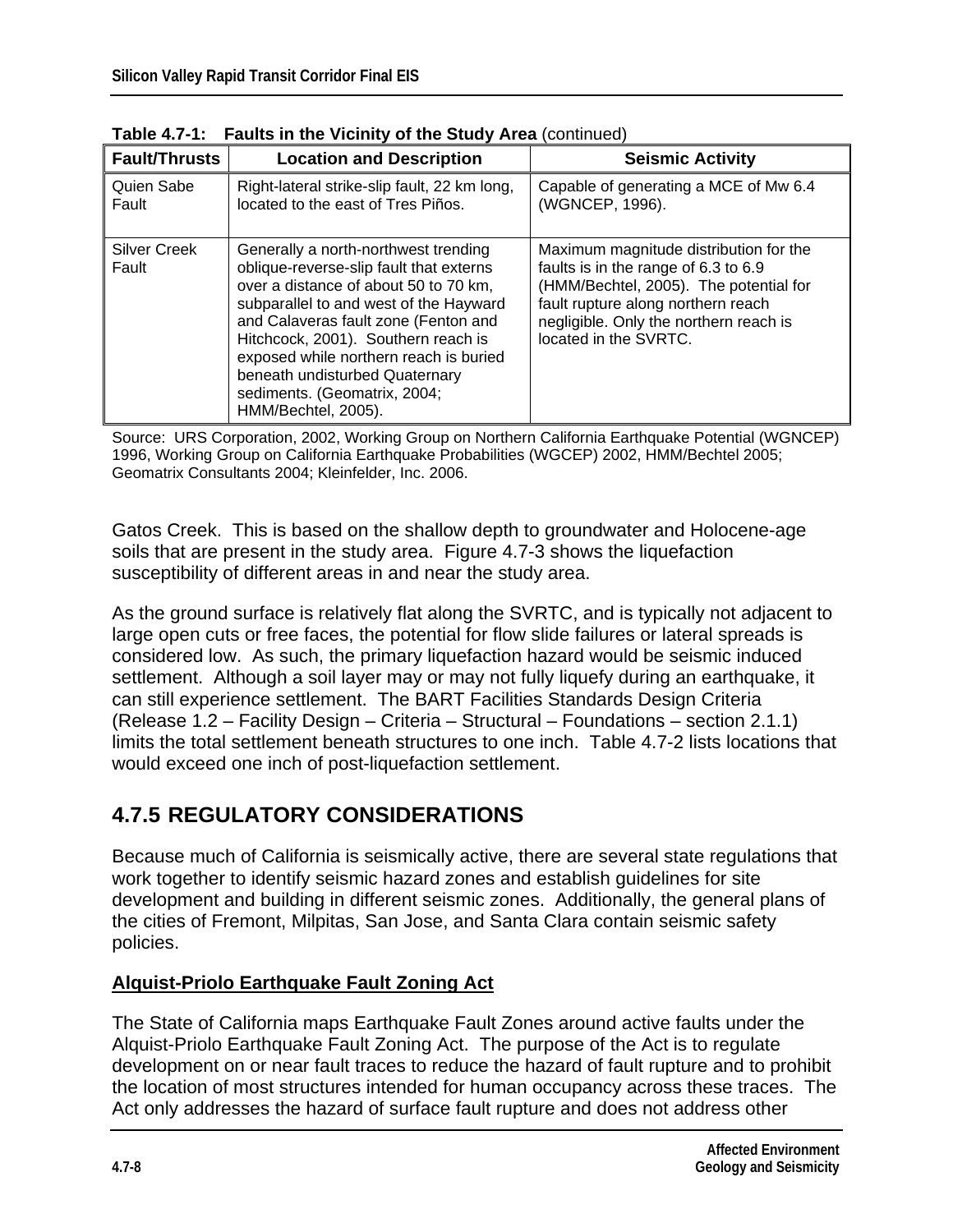

Source: Kunden, et al. 2000.

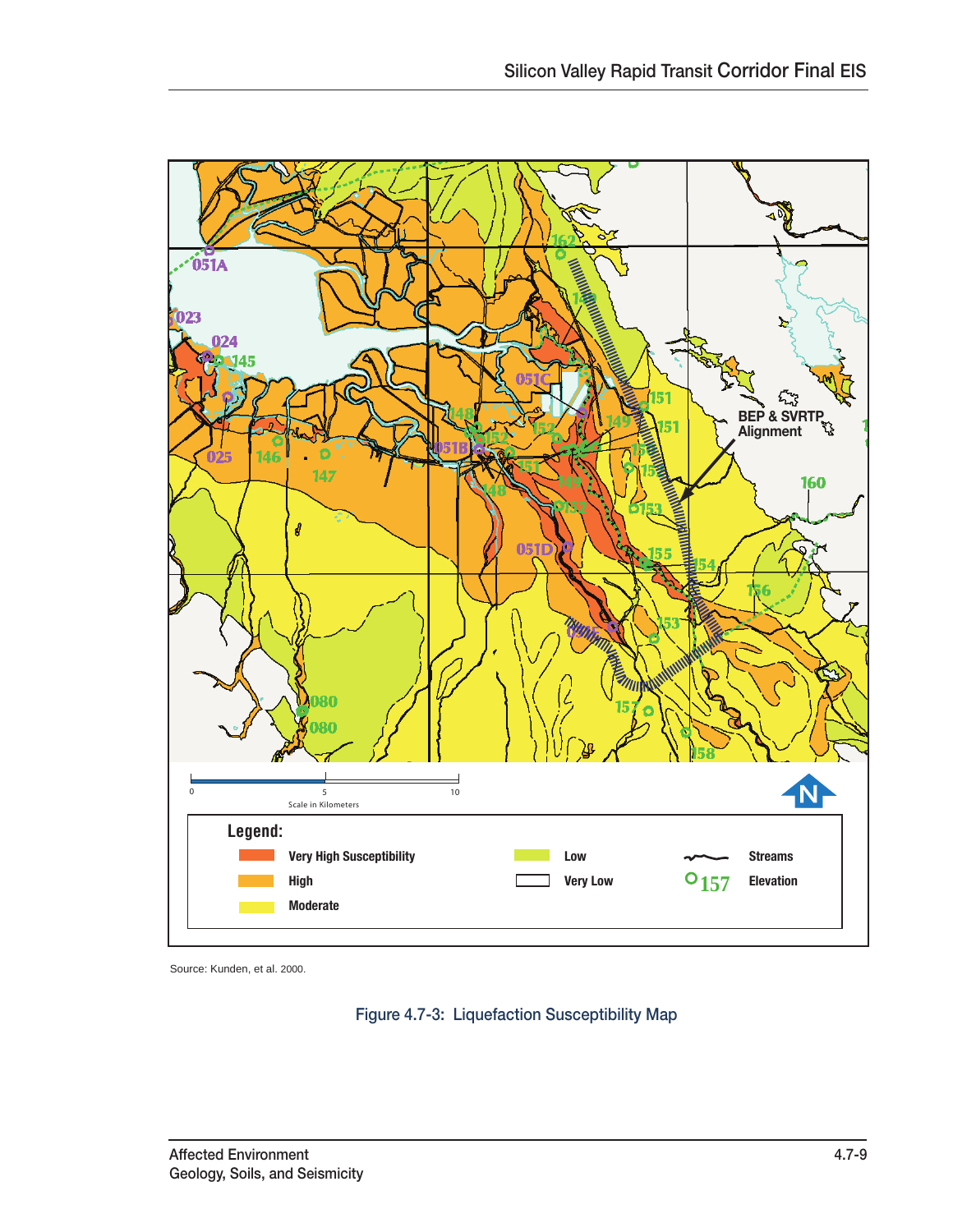| <b>Sampling</b><br>Location | <b>Stationing</b> | <b>Total</b><br><b>Sampling</b><br>Depth (ft) | <b>Depth Range</b><br>of Liquefaction<br>(f <sup>t</sup> ) | <b>Depth to Base</b><br>of Structure | <b>Estimated</b><br>Liquefaction<br>Settlement (in) |
|-----------------------------|-------------------|-----------------------------------------------|------------------------------------------------------------|--------------------------------------|-----------------------------------------------------|
| <b>B-80</b>                 | $358 + 40$        | 56                                            | 10 to 13<br>13 to 17<br>27 to 32                           | $\overline{4}$                       | 3                                                   |
| $B-81$                      | $361 + 50$        | 61                                            | 15 to 17<br>28 to 32                                       | 10                                   | 1 to $2$                                            |
| $B-82$                      | 363+90            | 61                                            | 13.5 to 18                                                 | 14                                   | 1 to $2$                                            |
| <b>B-91</b>                 | 383+50            | 51                                            | 30 to 32<br>35 to 38                                       | 22                                   | 1 to $2$                                            |
| CPT-92                      | 384+10            | 100                                           | 26.3 to 29.8<br>34.7 to 35.2                               | 19                                   | 1 to $2$                                            |
| <b>B-96</b>                 | 389+50            | 46                                            | 7 to 15 (in backfill<br>around siphon                      | 9                                    | $\overline{4}$                                      |
| B-103                       | 406+40            | 36                                            | 16 to 22                                                   | 16                                   | $2$ to $3$                                          |
| B-104                       | 409+80            | 25                                            | 13.5 to 21.5                                               | 10                                   | $2$ to $3$                                          |
| B-113                       | 452+80            | 41                                            | 20.5 to 25.5                                               | 12                                   | 1 to $2$                                            |
| <b>CPT-117</b>              | 458+50            | 100                                           | 33.2 to 35.2<br>37.6 to 38.1                               | 20                                   | 1 to $2$                                            |
| B-120                       | 467+50            | 35.5                                          | 23 to 26<br>33 to 36                                       | $\boldsymbol{9}$                     | 1 to $2$                                            |
| B-121                       | 469+75            | 40.5                                          | 19 to 21<br>28 to 33                                       | 10                                   | 1 to $2$                                            |
| B-123                       | $474 + 10$        | 35.5                                          | 23.5 to 28.5                                               | 10                                   | 1 to $2$                                            |
| B-124                       | 476+70            | 40                                            | 20 to 23<br>23 to 27                                       | $\boldsymbol{9}$                     | 1 to $2$                                            |
| B-129                       | 488+20            | 101.5                                         | 14 to 17<br>19 to 22                                       | 22                                   | $2$ to $3$                                          |
| B-130                       | 491+50            | 101.5                                         | 13 to 18<br>29.5 to 33<br>38 to 42.5<br>42.5 to 48         | 20                                   | $2$ to $3$                                          |
| CPT-131                     | 492+30            | 100                                           | 19.9 to 21.9<br>27.3 to 32.2<br>41.6 to 42.1<br>47.5 to 48 | 18                                   | $2$ to $3$                                          |
| B-132                       | 493+80            | 45                                            | 30 to 34<br>34 to 38<br>38 to 42<br>42 to 45               | 15                                   | $3$ to $4$                                          |

**Table 4.7-2: Summary of Liquefaction Hazard Evaluation**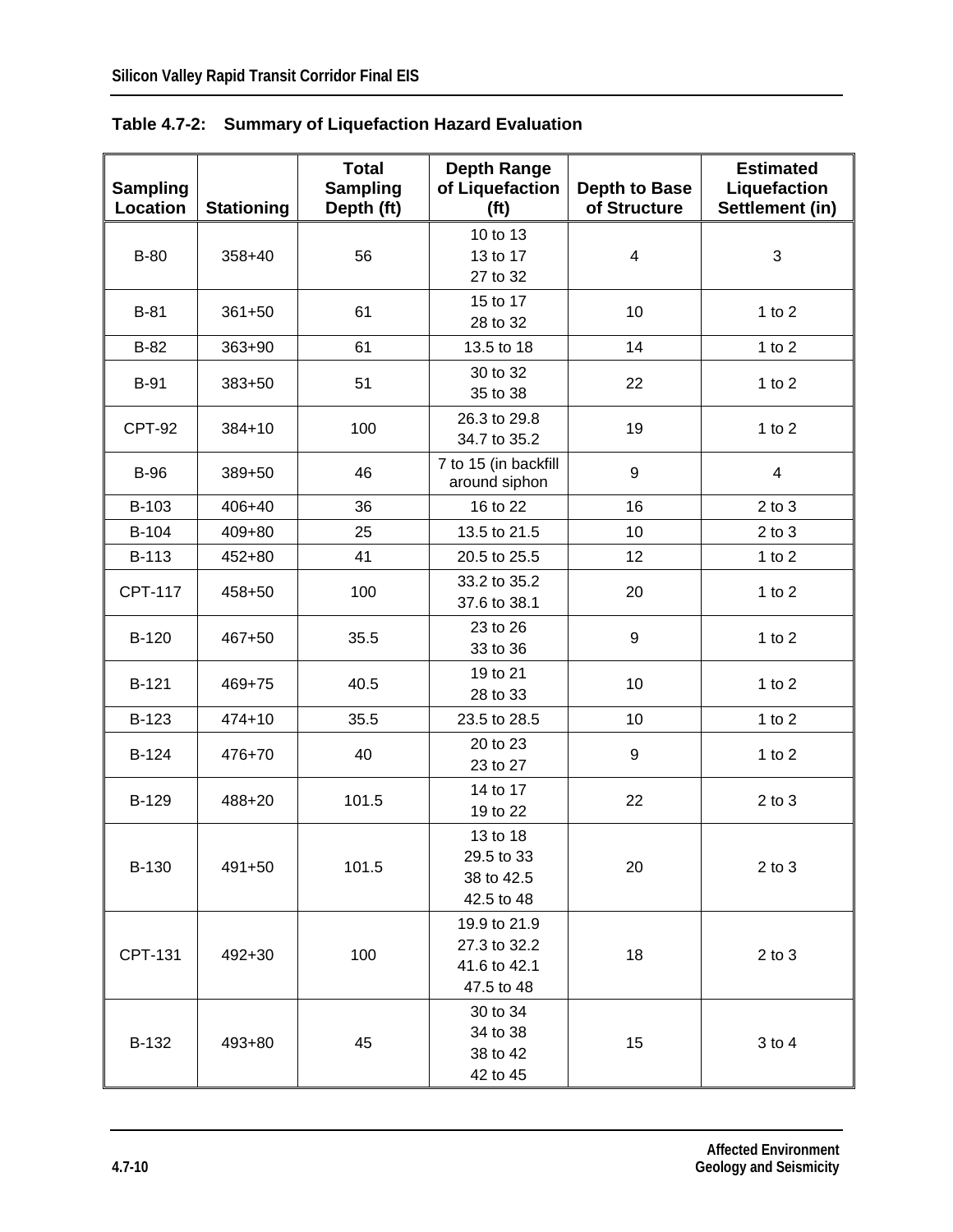| <b>Sampling</b><br>Location | <b>Stationing</b> | <b>Total</b><br><b>Sampling</b><br>Depth (ft) | <b>Depth Range</b><br>of Liquefaction<br>(ft) | <b>Depth to Base</b><br>of Structure | <b>Estimated</b><br>Liquefaction<br>Settlement (in) |
|-----------------------------|-------------------|-----------------------------------------------|-----------------------------------------------|--------------------------------------|-----------------------------------------------------|
| <b>B-133</b>                | 497+50            | 31.5                                          | 15 to 17<br>21 to 26<br>26 to 31              | 6                                    | $3 \text{ to } 4$                                   |

|  |  | Table 4.7-2: Summary of Liquefaction Hazard Evaluation (continued) |  |  |
|--|--|--------------------------------------------------------------------|--|--|
|--|--|--------------------------------------------------------------------|--|--|

Source: HNTP Corporation, Kleinfelder, December 2005

earthquake hazards such as earthquake-induced landslides, ground shaking, and liquefaction.

The BEP and SVRTP alternatives do not propose construction on an existing fault. Although the northernmost portion of the SVRTC is approximately 1.3 kilometers from the Hayward Fault Southeast Extension, this is not close enough to indicate a significant surface rupture hazard.

### **Seismic Hazards Mapping Act**

The California Geological Survey addresses earthquake hazards other than surface fault rupture under the Seismic Hazards Mapping Act. Under the Act, various Seismic Hazard Zones are delineated on maps that identify areas potentially susceptible to earthquake-induced landslides and liquefaction. When a project falls in a Seismic Hazard Zone, the seismic hazard potential must be evaluated with site-specific studies and standard analysis procedures to identify ways to reduce hazards, as necessary.

# **California Building Code**

The California Building Code is contained in the California Code of Regulations, Title 24, Part 2, which is a portion of the California Building Standards Code, and includes design and construction requirements related to fire, life safety, and structural safety. The California Building Code incorporates the Uniform Building Code (a widely adopted model building code in the United States) by reference, and includes necessary California amendments. These amendments include criteria for seismic design. The proposed BART extension would be built according to California Building Code specifications for seismic safety.

# **City of Milpitas General Plan Seismic and Safety Element**

The City of Milpitas provides policies regarding geotechnical hazards in the General Plan Seismic and Safety Element. As noted below, these policies require compliance with state and local requirements.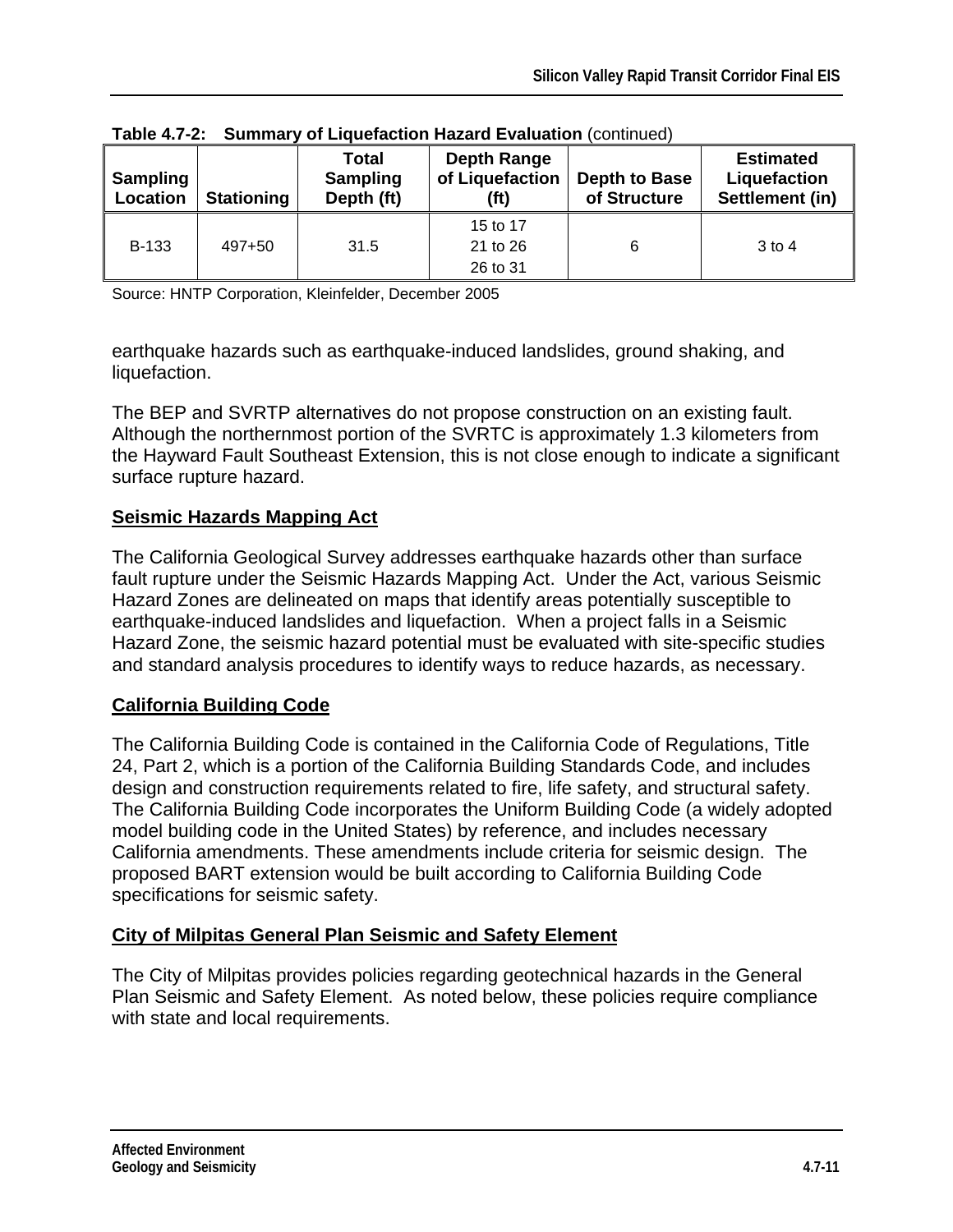#### **Guiding Principle:**

Minimize threat to life and property from seismic and geologic hazards.

#### *Policy 5.a-I-1:*

Require all projects within the Alquist-Priolo Special Studies Zone to have geologic investigations performed to determine the locations of active fault traces before structures for human occupancy are built.

#### *Policy 5.a-I-2:*

Require applications of all projects in the Hillside Area and the Special Studies Zone to be accompanied by geotechnical reports ensuring safety from seismic and geologic hazards.

#### *Policy 5.a-I-3:*

Require projects to comply with the guidelines prescribed in the City's *Geotechnical Hazards Evaluation* manual.

The proposed alignments would not be located within the Alquist-Priolo Special Studies Zone or the Hillside Area. Geotechnical studies have already been appropriately conducted in compliance with the City's *Geotechnical Hazards Evaluation* manual.

#### **City of San Jose General Plan Hazards Chapter**

The hazards chapter of the San Jose General Plan provides policies to minimize risk through design and mitigation. As noted below, geotechnical studies are required for development proposals. Geotechnical studies for the project area assess seismic and geologic hazards associated with the BEP and SVRTP alternatives are discussed at the beginning of this section. They will continue to be prepared during final engineering to ensure adequate design and mitigation.

#### **Soils and Geologic Conditions Goal:**

Protect the community from the hazards of soil erosion, soil contamination, weak and expansive soils and geologic instability.

#### *Soils and Geologic Conditions Policy 6:*

Development in areas subject to soils and geologic hazards should incorporate adequate mitigation measures.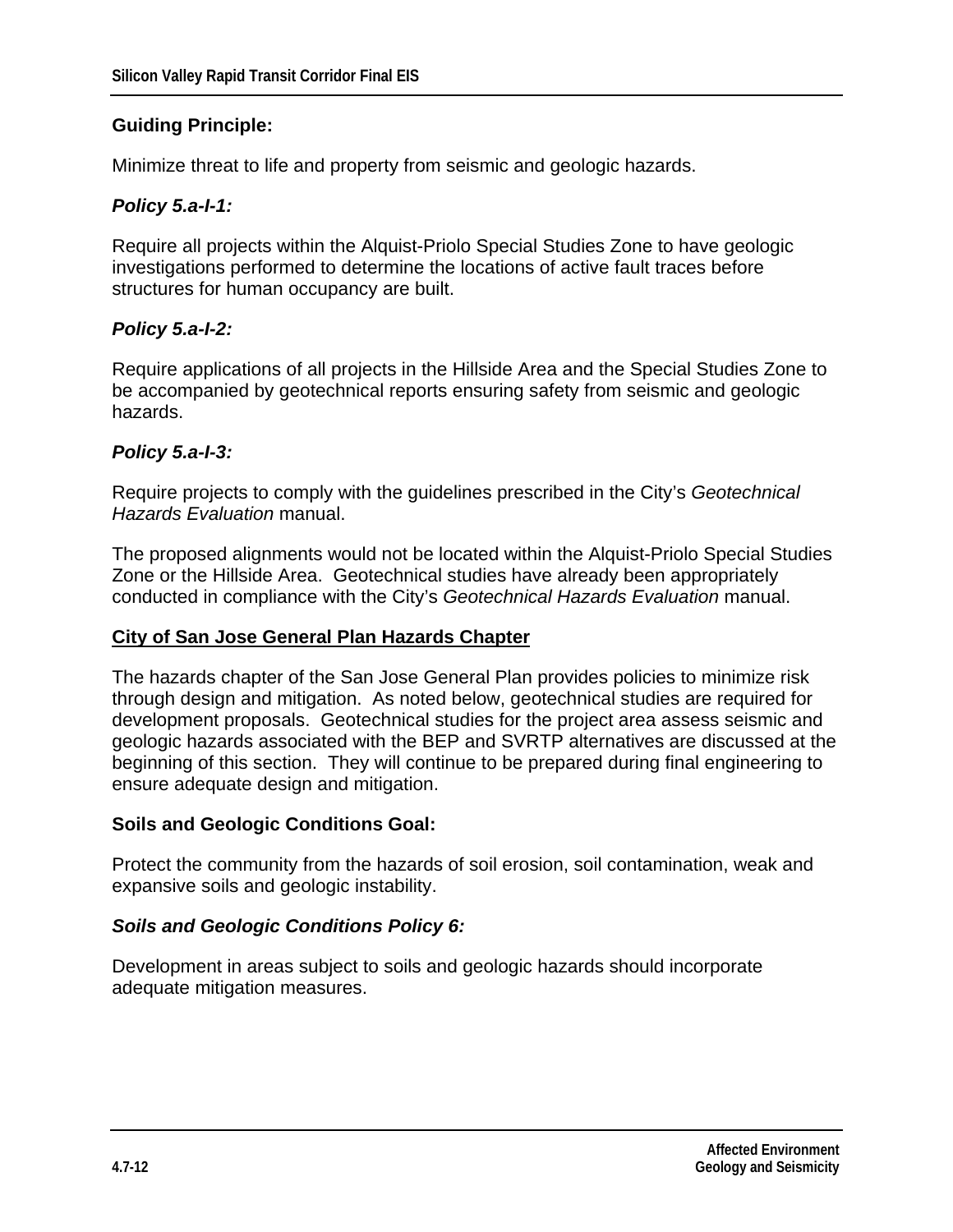# *Soils and Geologic Conditions Policy 8:*

Development proposed within areas of potential geologic hazards should not be endangered by, nor contribute to, the hazardous conditions on the site or on adjoining properties.

### **Earthquakes Goal:**

Minimize the risk from exposure to seismic activity.

# *Earthquakes Policy 1:*

The City should require that all new buildings be designed and constructed to resist stresses produced by earthquakes.

# *Earthquakes Policy 4:*

The location of public utilities and facilities, in areas where seismic activity could produce liquefaction should only be allowed if adequate mitigation measures can be incorporated into the project.

# *Earthquakes Policy 5:*

The City should continue to require geotechnical studies for development proposals; such studies should determine the actual extent of seismic hazards, optimum location for structures, the advisability of special structural requirements, and the feasibility and desirability of a proposed facility in a specified location.

# *Earthquakes Policy 6:*

Vital public utilities as well as communication and transportation facilities should be located and constructed in a way which maximizes their potential to remain functional during and after an earthquake.

# **City of Santa Clara General Plan Environmental Quality Element**

Program 5.13.2(iii) Regulate the type, location, and intensity of development to mitigate potential adverse effects of unstable soils or seismic hazards.